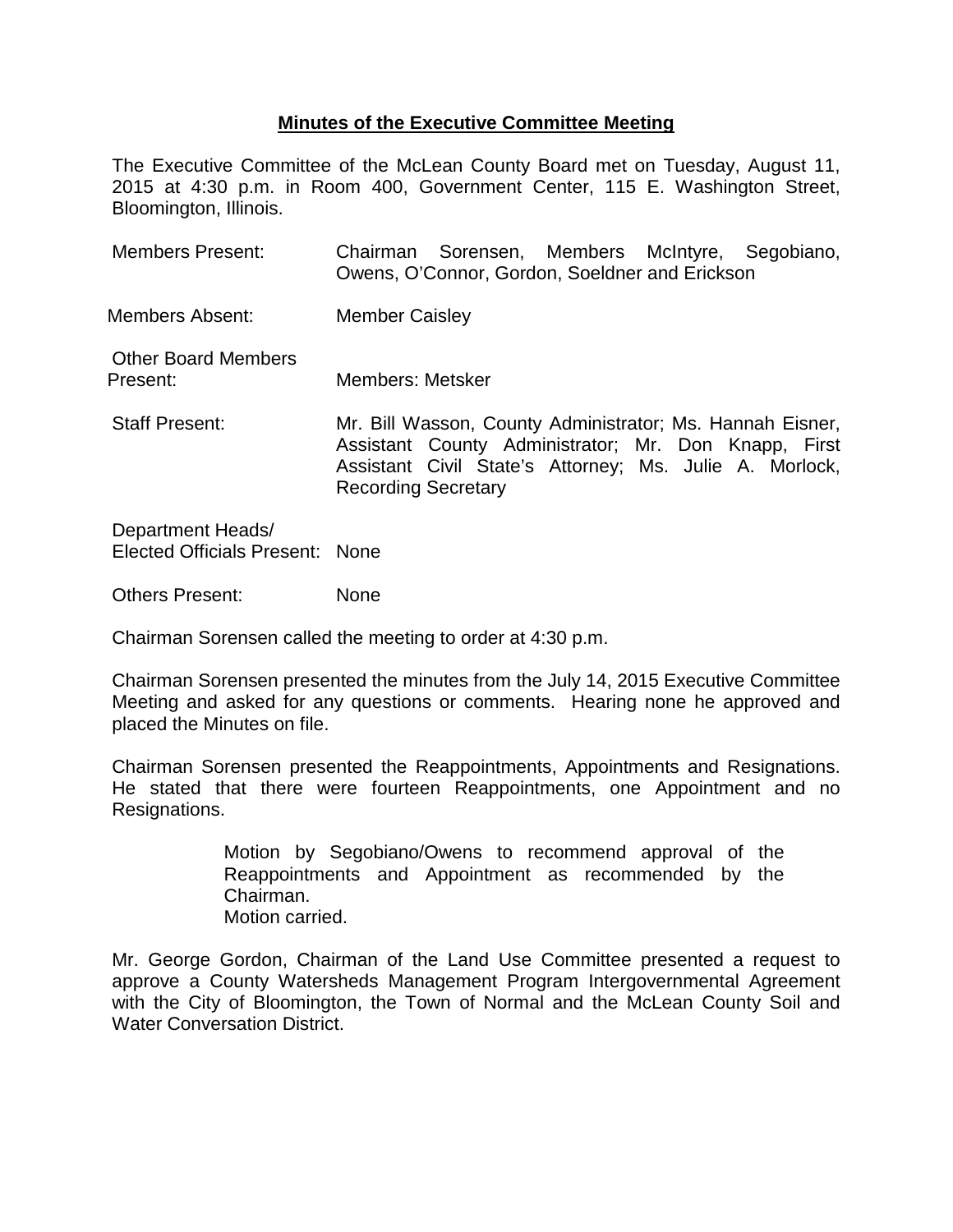Executive Committee Minutes August 11, 2015 Page **2** of **6**

> Motion by Gordon/Soeldner to recommend approval a County Watersheds Management Program Intergovernmental Agreement with the City of Bloomington, the Town of Normal and the McLean County Soil and Water Conversation District. Motion Carried.

Mr. Gordon indicated they would have two additional items to be presented to the Board next week.

Chairman Sorensen asked if there were any questions for the Land Use Committee, hearing none, he thanked Chairman Gordon.

Mr. Jim Soeldner, Chairman, Transportation Committee stated that the Transportation Committee had nothing for action before the Executive Committee today but would have several items to be presented to the board next week. He gave an update on the Enbridge project stating that they had all right-of-way and topsoil work and stringing of the pipe complete and are currently welding pipe and lowering it into the trench, so making good progress considering the wet conditions we had earlier this summer.

Chairman Sorensen stated that he wanted to thank Mr. Eric Schmit and his staff for keeping the residents around the Yuton elevator informed about the railroad work that had to be done at the Yuton crossing. Not a good intersection to close for any period of time, but at least the advance warning was helpful.

Mr. Soeldner agreed and said that the construction on Towanda- Barnes road also proves that if we give people enough notice then we can work through things. He thanked Chairman Sorensen

Chairman Sorensen asked if there were any questions for Chairman Soeldner of the Transportation Committee, hearing none, he thanked Mr. Soeldner.

Mr. Paul Segobiano, Chairman Property Committee stated that he had nothing for the Committee today but would be happy to answer any questions that anyone had for him.

Chairman Sorensen hearing none stated that he would move on to the Finance Committee.

Mr. Benjamin Owens, Chairman, Finance Committee presented for approval an Emergency Appropriation Ordinance Amending the McLean County Fiscal Year 2015 Combined Annual Appropriation and Budget Ordinance for Fund 0001, County Clerk 0005, Recording Division 0008 from the County Clerk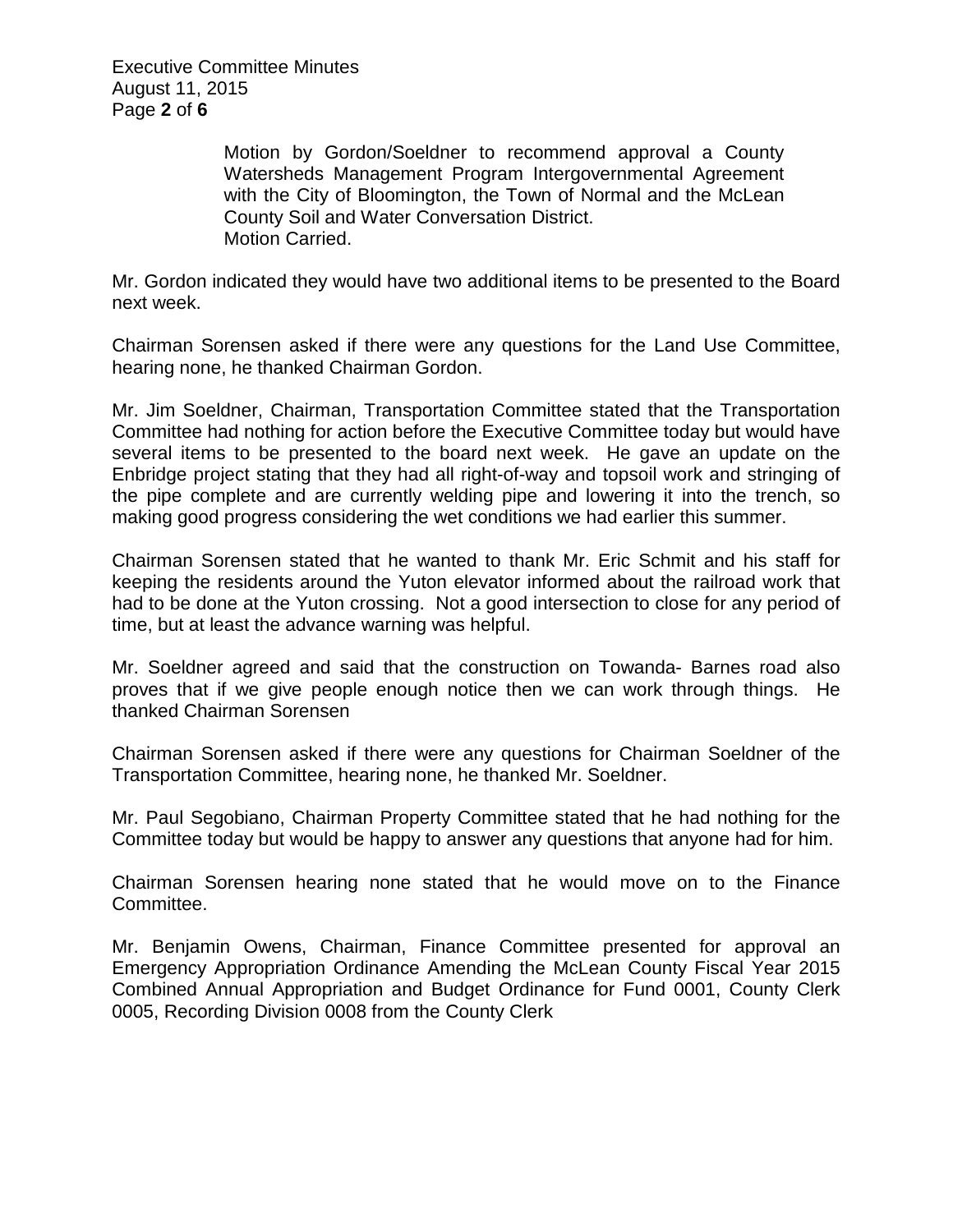Executive Committee Minutes August 11, 2015 Page **3** of **6**

> Motion by Owens/Segobiano to recommend approval of an Emergency Appropriation Ordinance Amending the McLean County Fiscal Year 2015 Combined Annual Appropriation and Budget Ordinance for Fund 0001, County Clerk 0005, Recording Division 0008 from the County Clerk. Motion Carried.

Mr. Owens presented for approval Animal Control Warden Services and Animal Control Center Agreements with both the City of Bloomington and the Town of Normal as listed on the agenda at F1b1,2,3,4 and asked that they be considered as a set.

> Motion by Owens/Gordon to recommend approval of the Animal Control Warden Services and Animal Control Center Agreements with both the City of Bloomington and the Town of Normal as listed on the agenda at F1b1,2,3,4 as a set. Motion Carried.

Mr. Owens stated that they would have one item to be presented to the Board next week.

Chairman Sorensen asked if there were any questions for Mr. Owens or the Finance Committee, hearing none, he thanked Mr. Owens.

Chairman Sorensen stated that he would have Mr. McIntyre present for both the Health Committee and Justice Committee in Mr. Caisley's absence.

Mr. John McIntyre, Chairman of the Health Committee presented for approval an Emergency Appropriation Ordinance of the McLean County Board Amending the 2015 Combined Annual Appropriation and Budget Ordinance for Fund 0105 Health Fund for the Health Promotion Program from the Health Department.

> Motion McIntyre/Gordon to recommend approval an Emergency Appropriation Ordinance of the McLean County Board Amending the 2015 Combined Annual Appropriation and Budget Ordinance for Fund 0105 Health Fund for the Health Promotion Program from the Health Department. Motion Carried

Mr. Segobiano asked that they confirm that if these grants were no longer received then these positions would no longer be funded.

Chairman Sorensen stated that had been the policy.

Mr. McIntyre stated that the Health Committee had a good first meeting of the Committee.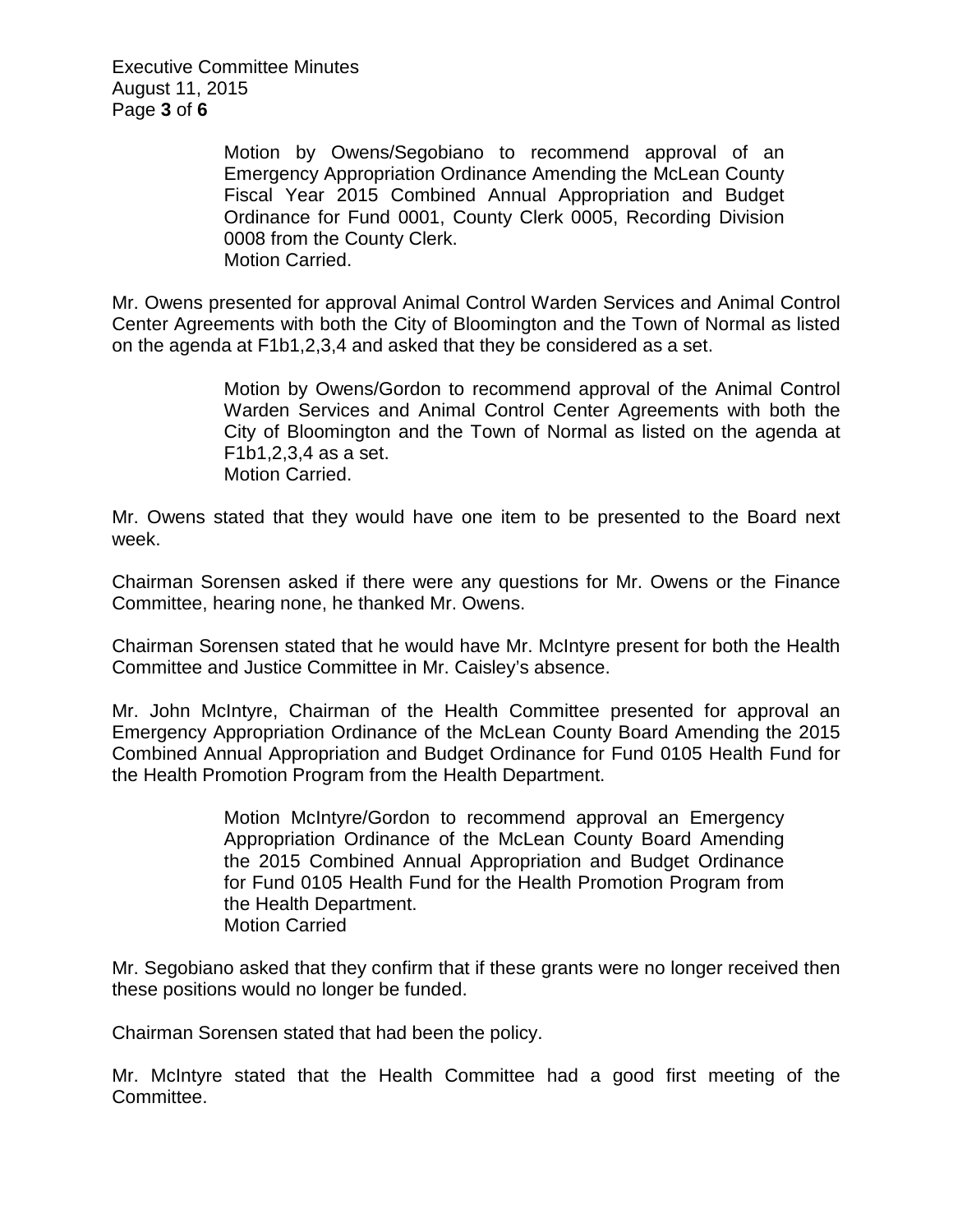Executive Committee Minutes August 11, 2015 Page **4** of **6**

Mr. John McIntyre, member of the Justice Committee, presented for approval an Interlocal Agreement between the City of Bloomington and McLean County for 2015 Byrne Justice Assistance Grant (JAG) Program Award from the Sheriff's Department

> Motion McIntyre/Owens to recommend approval of an Interlocal Agreement between the City of Bloomington and McLean County for 2015 Byrne Justice Assistance Grant (JAG) Program Award from the Sheriff's Department. Motion Carried.

Mr. McIntyre presented for approval the Task Force 6 Grant: Expanding Multi-Jurisdictional Narcotics Units from the Sheriff's Department.

> Motion McIntyre/O'Connor to recommend approval of the Task Force 6 Grant: Expanding Multi-Jurisdictional Narcotics Units from the Sheriff's Department. Motion Carried.

Mr. McIntyre presented for approval an Emergency Appropriation Ordinance Amending the McLean County Fiscal Year 2015 Budget Ordinance, Fund 0001, General Fund, Court Services Department 0022-0093 from Court Services.

> Motion McIntyre/Owens to recommend approval of an Emergency Appropriation Ordinance Amending the McLean County Fiscal Year 2015 Budget Ordinance, Fund 0001, General Fund, Court Services Department 0022-0093 from Court Services. Motion Carried.

Chairman Sorensen asked if there were any additional questions for Chairman McIntyre or the Health Committee or of Member McIntyre for the Justice Committee. Hearing none, he thanked Mr. McIntyre.

Chairman Sorensen asked Mr. Wasson if he had anything for the Committee.

Mr. Wasson presented his report on employment activities and indicated that there were no positions to come under the Executive Committee but he noted that the turn over numbers relative to the organization as a whole are returning to the numbers we encountered prior to the recession. He also noted that the County Board approved a budget amendment to make available funds for Career Link to continue operations during a period when the state budget has not been approved. He stated that since that time the Senate has approved a budget authorization for the pass-through federal funds that would go to Career Link and it is our understanding that the Governor supports those bills.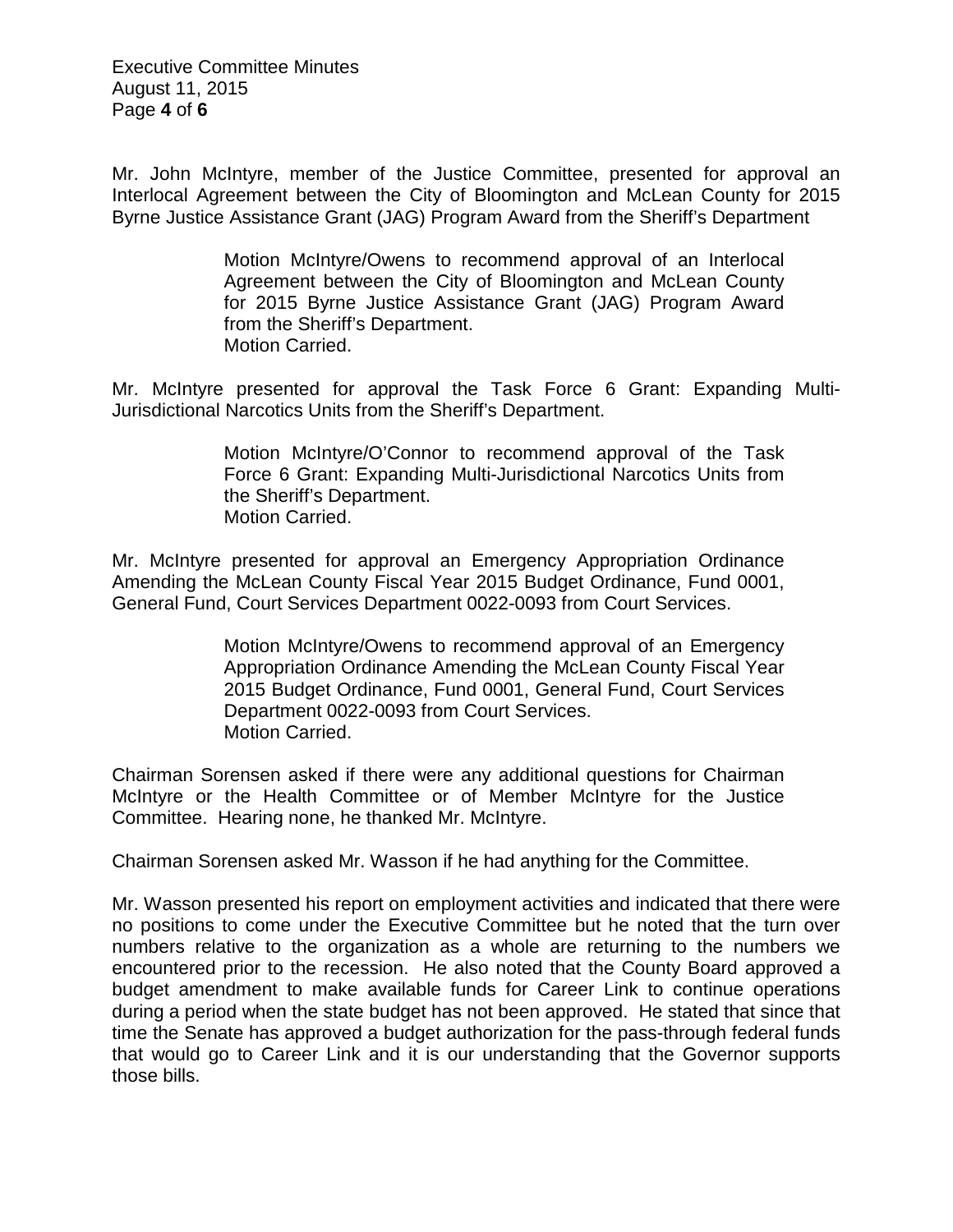Executive Committee Minutes August 11, 2015 Page **5** of **6**

Mr. Segobiano stated that he had felt it was unusual that we had taken action on that, but since we passed the amendment he has had 3 people approach him and thank the County Board for taking that action.

Chairman Sorensen stated that there have probably been several Board members approached and thanked.

Chairman Sorensen reminded the Committee that as the end of the year approaches there would be adjustments on the revenue and expense side on the budget brought to the Committees. He went on to present the July 30, 2015 bills as recommended and transmitted by the County Auditor for payment. The Prepaid Total is \$697,869.80 and the Fund Total is the same.

|                            | <b>MCLEAN COUNTY BOARD COMMITTEE REPORT</b><br>AS OF 7/30/2015 |                             |               |                   |  |
|----------------------------|----------------------------------------------------------------|-----------------------------|---------------|-------------------|--|
|                            |                                                                | EXPENDITURE SUMMARY BY FUND |               |                   |  |
| <b>Executive Committee</b> |                                                                |                             |               |                   |  |
| <b>FUND</b>                | <b>FUND TITLE</b>                                              | PENDING TOTAL               | PREPAID TOTAL | <b>FUND TOTAL</b> |  |
| 000t                       | GENERAL FUND                                                   |                             | \$665,894.15  | \$665,894.15      |  |
| 0136                       | VETERANS ASSISTANCE COMM.                                      |                             | \$6,604.99    | \$6,604.99        |  |
| 0159                       | WASTE MANAGEMENT FUND                                          |                             | \$25,370.66   | \$25,370.66       |  |
|                            |                                                                |                             | \$697,869.80  | \$697,869.80      |  |

 $\frac{1}{2}$ 

COMMITTEE CHAIRMAN

Motion by Owens/Segobiano to recommend Approval of the Executive Committee bills for July 30, 2015 as presented to the Committee by the County Auditor. Motion carried.

Mr. Sorensen asked if there was any further business to come before the Committee.

Mr. Owens gave an update on his status with the State Board of Elections regarding his campaign filings. He stated that paperwork has been filed and that he is taking the appropriate action to make sure that all is taken care of, so that he can run in the next elections.

Mr. Soeldner stated that he attended the Connect Transit press conference yesterday where they received an award from the American Public Transit Association as the number 1 system with less than 5,000,000 riders. He stated that rural people need to be aware that people who work in hospitals, restaurants, retail, etc. take public transit so if we did not have that system it would be harder on the rural people who come to towns or cities to do their business.